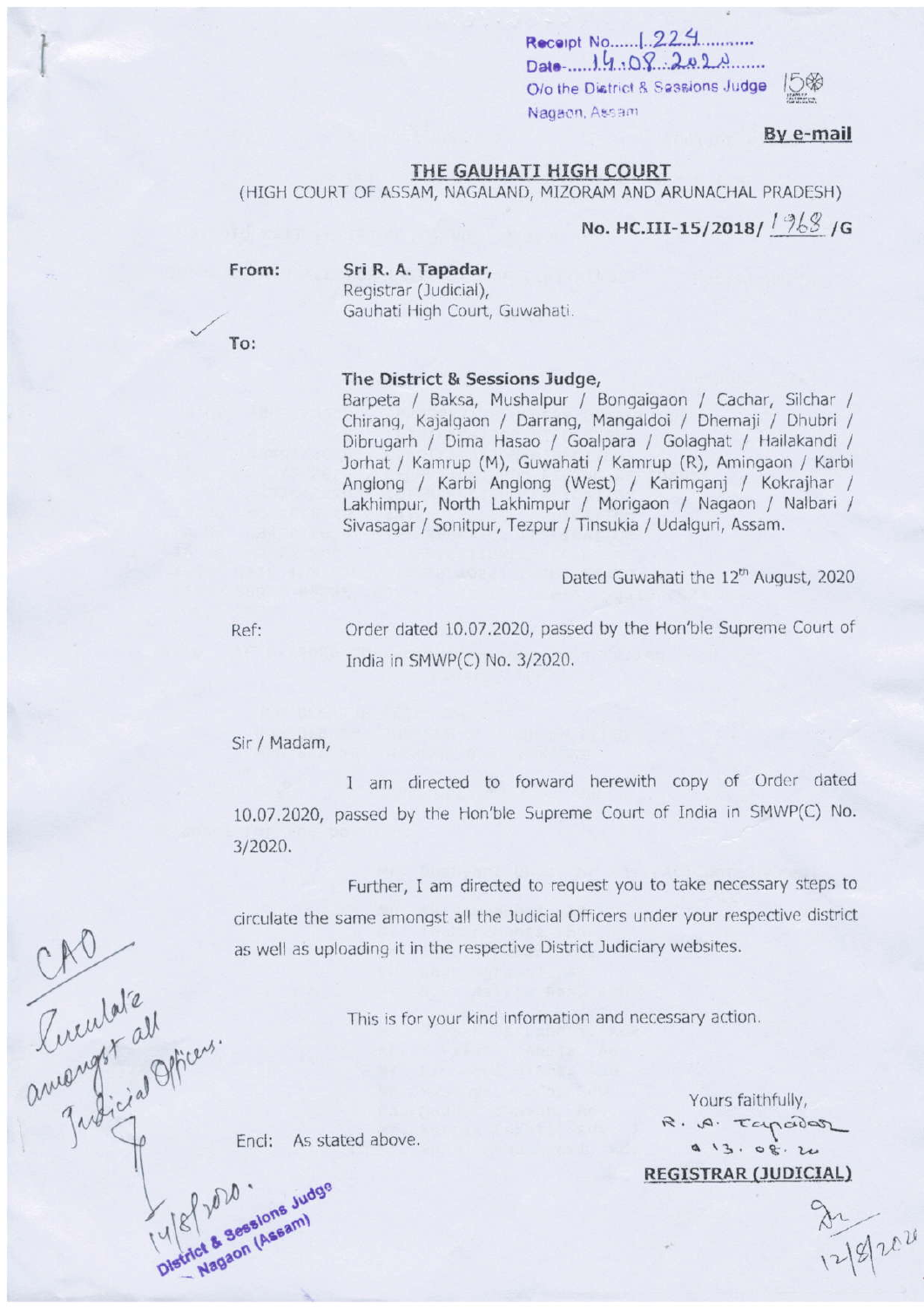$\overline{1}$ 

**SECTION PIL-W** 

ITEM NO.19

SUPREME COURT OF INDIA **RECORD OF PROCEEDINGS** 

SUO MOTO WRIT PETITION (C) NO. 3/2020

IN RE COGNIZANCE FOR EXTENSION OF LIMITATION

Virtual Court 1

Petitioner(s)

**VERSUS** 

# Respondent(s)

 $\ddot{\phantom{a}}$ 

|                          | IA No. 48672/2020 - APPROPRIATE ORDERS/DIRECTIONS<br>IA No. 48375/2020 - CLARIFICATION/DIRECTION<br>IA No. 48461/2020 - CLARIFICATION/DIRECTION<br>IA No. 48673/2020 - EXEMPTION FROM FILING AFFIDAVIT<br>IA No. 48374/2020 - INTERVENTION APPLICATION   |
|--------------------------|----------------------------------------------------------------------------------------------------------------------------------------------------------------------------------------------------------------------------------------------------------|
| 60198/2020               | IA No. 48416/2020 - INTERVENTION APPLICATION<br>IA No. 48408/2020 - INTERVENTION APPLICATION<br>IA No. 48671/2020 - INTERVENTION/IMPLEADMENT)<br>ALONG WITH IAS, 48574/2020 49221/2020, 51078,<br>51082,50977,50985, 55276, 55277, 58914, 58910/2020 AND |
| CORAM :                  | Date: 10-07-2020 These applications were called on<br>for hearing today.                                                                                                                                                                                 |
|                          | HON'BLE THE CHIEF JUSTICE<br>HON'BLE MR. JUSTICE R. SUBHASH REDDY<br>HON'BLE MR. JUSTICE A.S. BOPANNA                                                                                                                                                    |
|                          | By Courts Motion, AOR                                                                                                                                                                                                                                    |
| Counsel for the parties: |                                                                                                                                                                                                                                                          |
|                          | Mr. Dushyant Dave, Sr.Adv. (AC) (Not Joined)                                                                                                                                                                                                             |
|                          | Mr. KK Venugopal, AG<br>Mr. Tushar Mehta, SG<br>Mr. Ankur Talwar, Adv.<br>Mr. Kanu Agrawal, Adv                                                                                                                                                          |
| r.ed                     | Mr. B.V. Balram Das, AOR<br>Mr. Divyakant Lahoti, AoR<br>Mr. Parikshit Ahuja, Adv.<br>Ms. Praveena Bisht, Adv.                                                                                                                                           |
|                          | Ms. Vindhya Mehra, Adv.<br>Ms. Madhur Jhavar, Adv.<br>Mr. Kartik Lahoti, Adv.<br>Mr. Rahul Maheshwari, Adv.                                                                                                                                              |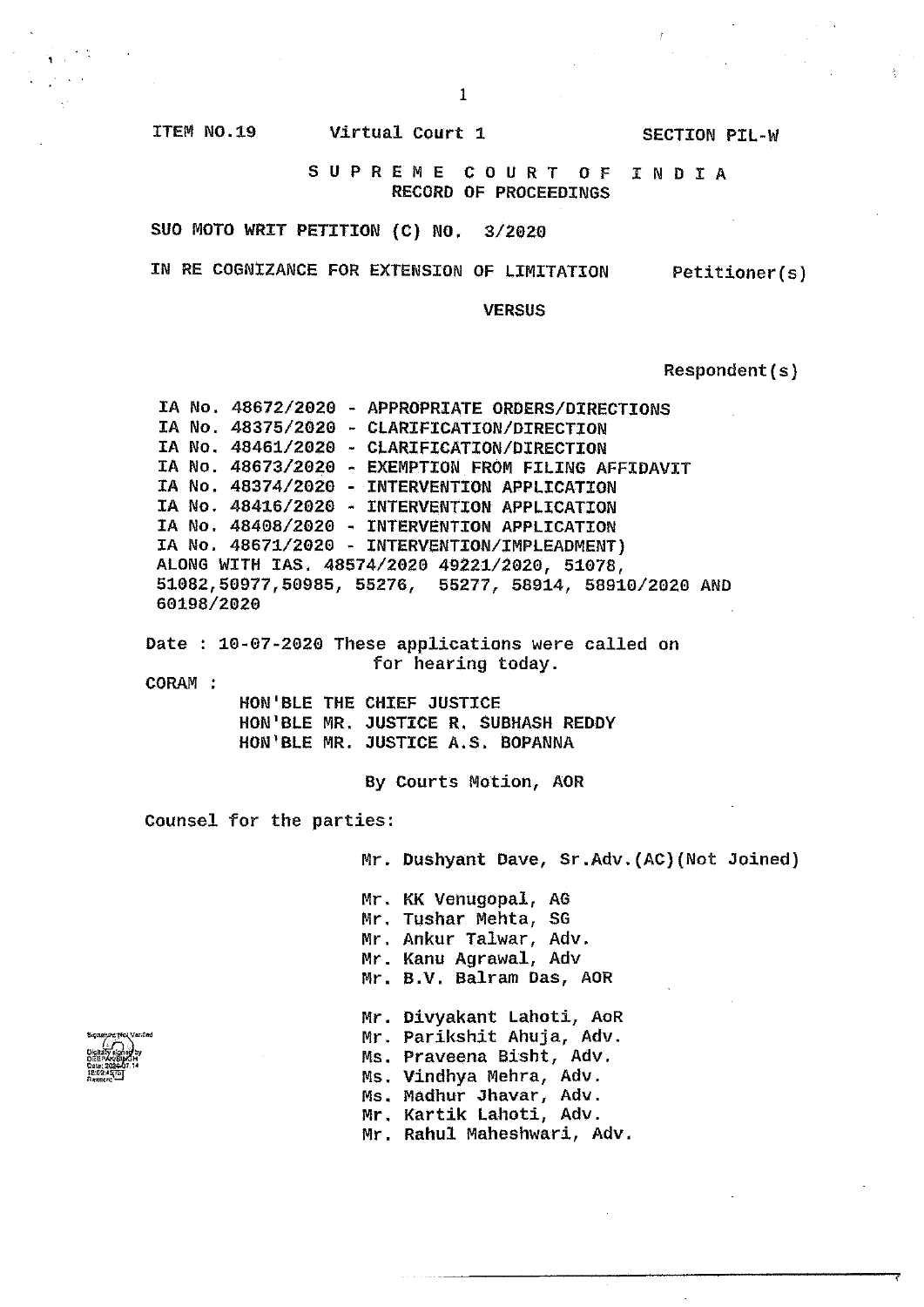Mr Apoorv Kurup, Adv. Ms. Upama Bhattacharjee, Adv. Mr. C.M. Lall, Sr. Adv. Mr. Gurvinder Singh, Adv. Mr. Gaurav Miglani, Adv. Mr. Rahul Vidhani, Adv. Ms. Nancy Roy, Adv. Ms. Archana Sahadeva, AOR Mr. Shyam Divan, Sr. Adv. Mr. Sameer Pandit, Adv. Mr. Nikhil Ranjan, Adv. Mr. Utkarsh Kulvi, Adv. Mr. Govind Manoharan, Adv. Ms. Sarrah Khambati, Adv. Mr. Pranaya Goyal, AOR Mr. V. Giri, Sr.Aadv. Mr. Ramesh Babu M.R., Adv. Ms. Aruna Mathur, AOR Mr. Avneesh Arputham, Adv. Ms. Anuradha Arputham, Adv. Ms. Geetanjali, Adv. For M/s. Arputham Aruana & Co. Mr. Pravin H. Parekh, Sr. Adv. Mr. Sameer Parekh Adv Mr. Kshatrshal Raj Adv for M/S. Parekh & Co., AOR Mr. Yashvardhan, Adv, Mr. Apoorv Shukla, AOR, Ms. Ishita Farsaiya, Adv. Ms. Prabhleen Kaur, Adv. Mr. Arjun Garg, AOR Mr. Rati Tandon, Adv Ms. Anannya Ghosh, AOR Mr. Vivek Narayan Sharma, AOR Mr. Sarvam Ritam Khare, AOR Mr. Arvind Kumar Sharma, AOR

Mr. A. Lakshminarayanan, AOR

 $\sim$   $\sim$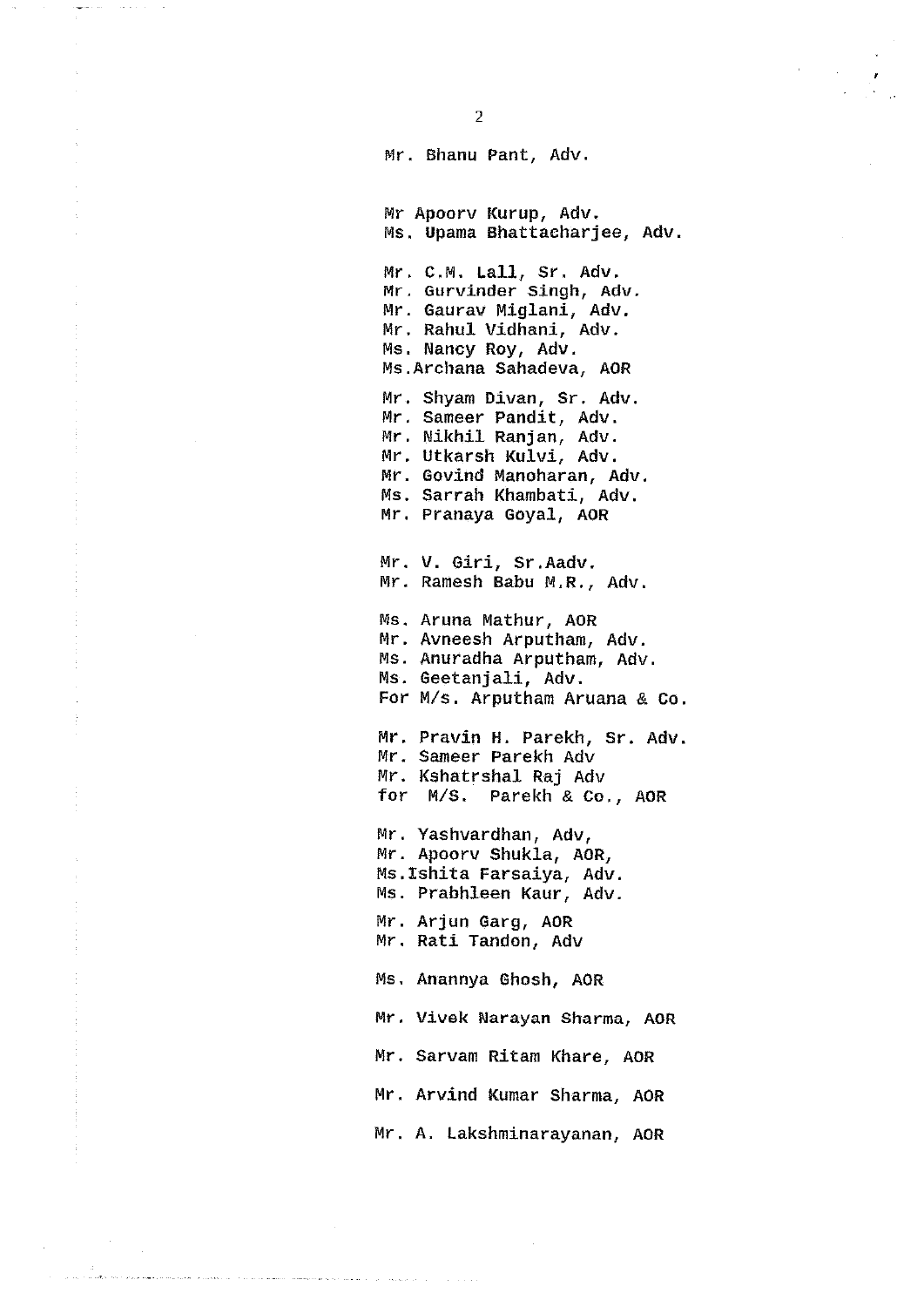- 11

Mr. Sidharth Luthra, Sr. Adv. Mr. Arshdeep Singh Khurana, Adv. Mr. Varun K Chopra, Adv. Mr. Akshat Gupta, Adv. Ms. Rajshree Sharma, Adv. Mr. Gurtejpal Singh, Adv. Mr. Ayush Luthra, Adv. Mr. Shivanshu Singh, Adv. Mohd. Shakei Naru, Adv. For M/s. VKC Law Offices, AOR Mr. Anilendra Pandey, AOR Mr. Abhimanyu Tewari, AOR Ms. Binu Tamta, AOR Mr. V.N. Raghupathy, AOR Mr. S. Thananjayan, AOR Mr. Mayank Kshirsagar, AOR

## UPON hearing the counsel the Court made the following ORDER

Parties have praved to this Court for extending the time where limitation is to expire during the period when there is a lockdown in view of COVID-19 or the time to perform a particular act is to expire during the lockdown.

### I.A. No. 49221/2020 - Section 29A of the Arbitration and Conciliation Act, 1996

Taken on Board.

In Suo Moto Writ Petition (C) No. 3/2020, by our order dated 23.03.2020 and 06.05.2020. we ordered that all periods of limitation prescribed under the Arbiration and Conciliation Act, 1996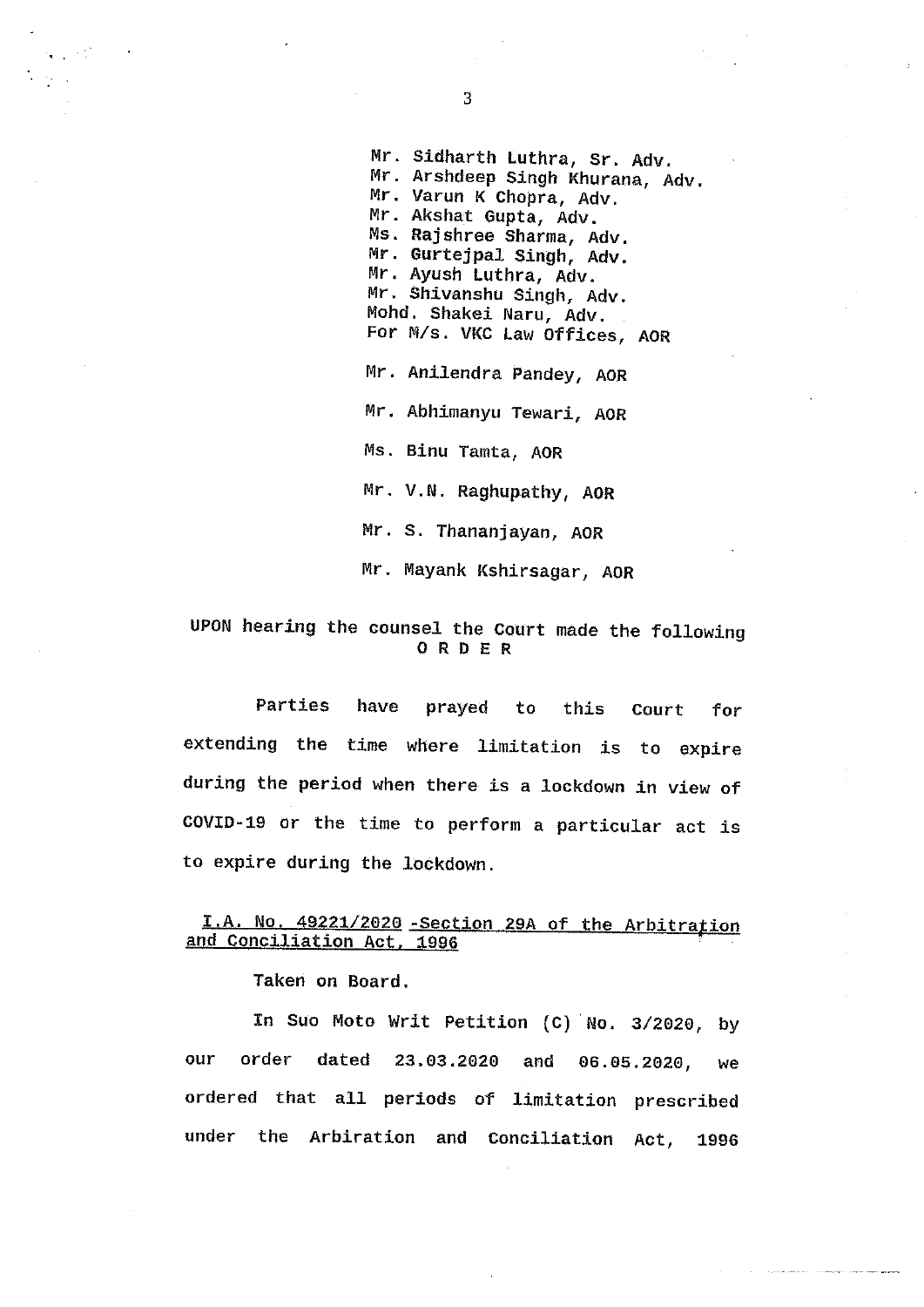shall be extended w.e.f. 15.03.2020 till further orders.

Learned Attorney General has sought a minor modification in the aforesaid orders.

Section **29A** of **the** Arbitration and Conciliation Act, 1996 does not prescribe a period of limitation but fixes a time to do certain acts, i.e. making an arbitral award within a prescribed We, accordingly, direct that the aforesaid time. orders shall also apply for extension of time limit for passing arbitral award under Section 29A of the said Act. Similarly, Section  $23(4)$  of the Arbitration and Conciliation Act, 1996 provides for a time period of 6 months for the completion of the statement of claim and defence. We,  $accordingly,$ direct that the aforesaid orders shall also apply for extension of the time limit prescribed under Section  $23(4)$  of the said Act.

The application is disposed of accordingly.

#### Pre-Institution Mediation and Settlement under Section 12A of the Commercial Courts Act, 2015.

Under Section 12A of the Commercial Courts Act, 2015, time is prescribed for completing the process of compulsory pre-litigation, mediation and The said time is also liable to be settlement.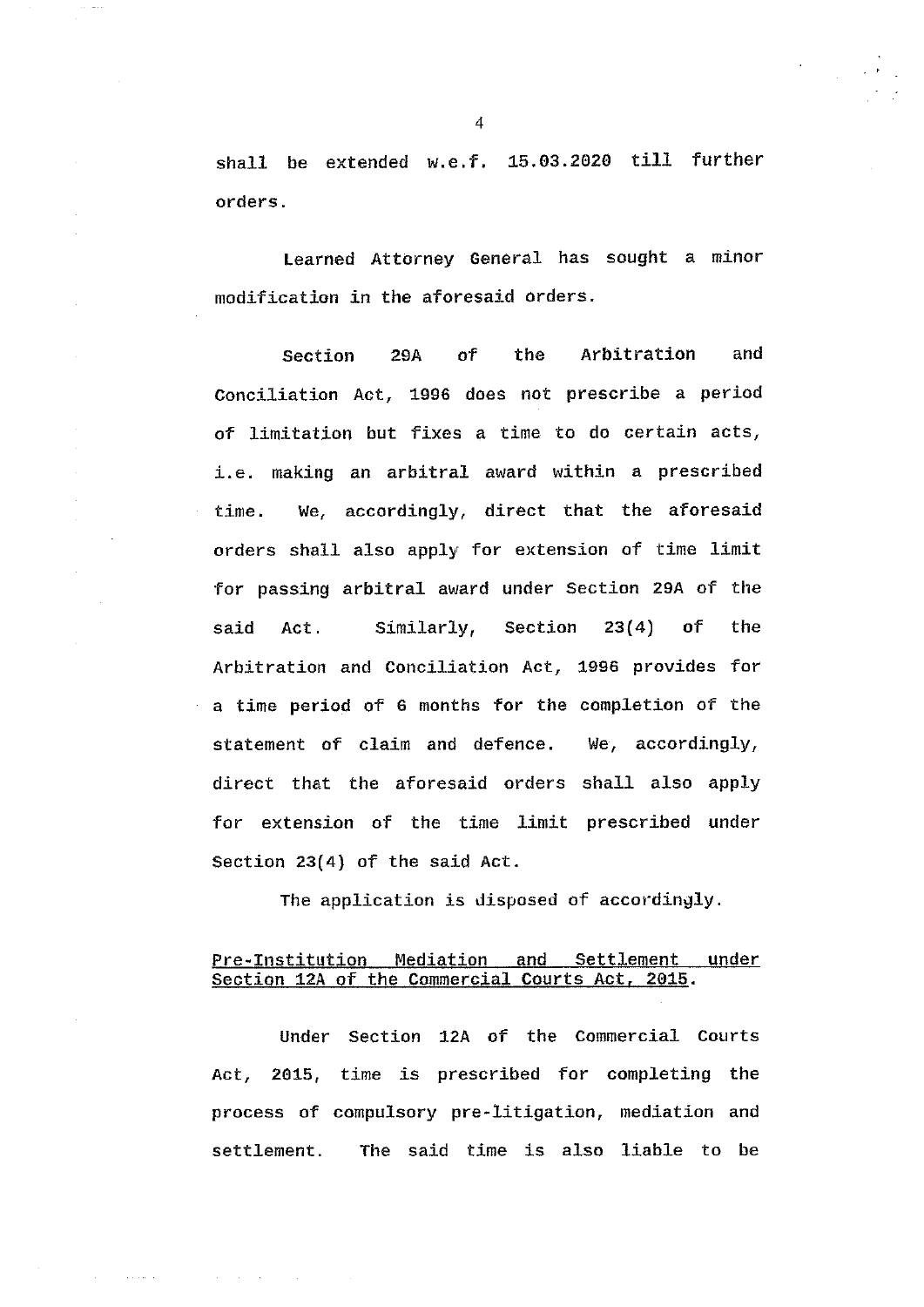extended. We, accordingly, direct that the said time shall stand extended from the time when the lockdown is lifted plus 45 days thereafter. That is to say that if the above period, i.e. the period of lockdown plus 45 days has expired, no further period shall be liable to be excluded.

## I.A. No. 48461/2020- Service of all notices, summons and exchange of pleadings

Service of notices, summons and exchange of pleadings/documents, is a requirement of virtually every legal proceeding. Service of notices, summons and pleadings etc. have not been possible during the period of lockdown because this involves visits to post offices, courier companies or physical delivery of notices, summons and pleadings. We, therefore, consider it appropriate to direct that such services of all the above may be effected by e-mail, FAX, commonly used instant messaging services, such as WhatsApp, Telegram, Signal etc. However, if a party intends to effect service by means of said messaging services, we direct that in instant addition thereto, the party must also effect service document/documents by  $e$ -mail. of the same simultaneously on the same date.